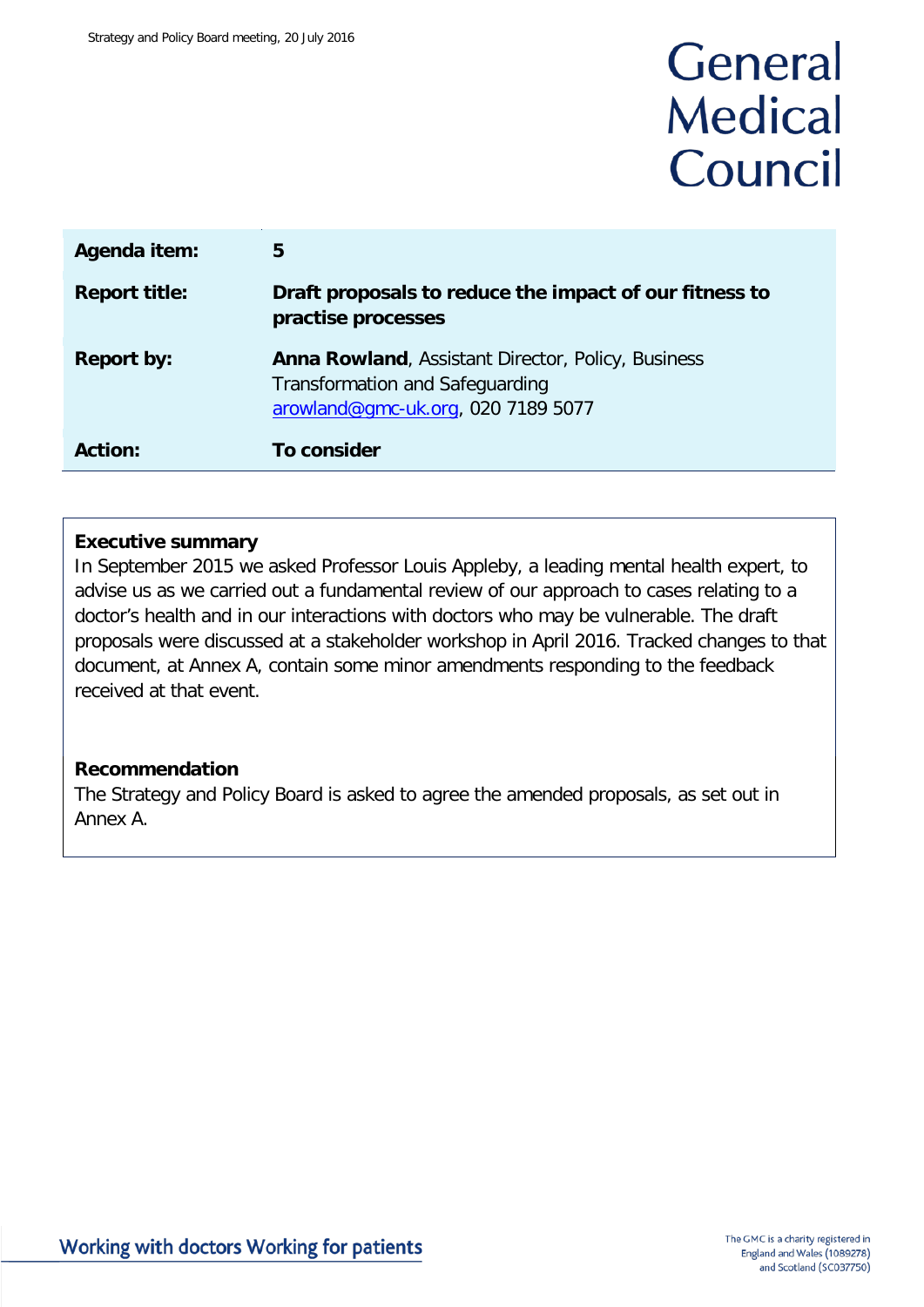## **Issue**

**1** At the end of 2014 we published the [report](http://www.gmc-uk.org/Internal_review_into_suicide_in_FTP_processes.pdf_59088696.pdf?dm_t=0,0,0,0,0) of an independent review, commissioned by the GMC, of doctors who took their own lives while under a GMC fitness to practise investigation. The independent review produced a number of recommendations for the GMC which we agreed to take forward and one for the wider healthcare system where we agreed to facilitate discussion (the National Support Service). We are clear that our role is to protect patients and uphold confidence in the profession, and where a doctor's health poses a risk to patients we must continue to take effective action. However, there are steps we can take to reduce the impact we have on vulnerable doctors that will not affect our ability to effectively protect patients and we believe we have a responsibility to take those steps to minimise the stress on those involved.

# **Engagement with Professor Appleby**

**2** In September 2015 we asked Professor Louis Appleby, a leading mental health expert, to oversee a fundamental review of our approach to cases relating to a doctor's health and help us develop proposals for improvement. He also advised on more general improvements we might make to our procedures to reduce the impact on doctors and others.

# **April stakeholder workshop**

- **3** Following our work with Professor Appleby, we arranged a workshop event (the report of which can be found at Annex B), with representatives from a range of stakeholder groups, to present the draft proposals, at Annex A.
- **4** Overall, we received a very positive response to our proposals and there was constructive discussion about the benefits and challenges. There was a general consensus that matters should be dealt with locally where possible, and the group discussed the importance of the Responsible Officer role, not only in dealing with local matters, but also in providing the appropriate input during any GMC investigation.
- **5** The group were particularly positive about the proposed case coordinator role, highlighting the importance of tailoring the approach to the individual doctor. There was also support for seeking early input from case examiners to identify key issues and focus any investigation.
- **6** Following the workshop, we made some amendments, shown in track changes, to the draft proposals, at Annex A, to take account of the workshop discussions. These changes are set out below. We also met directly with Healthwatch and AvMA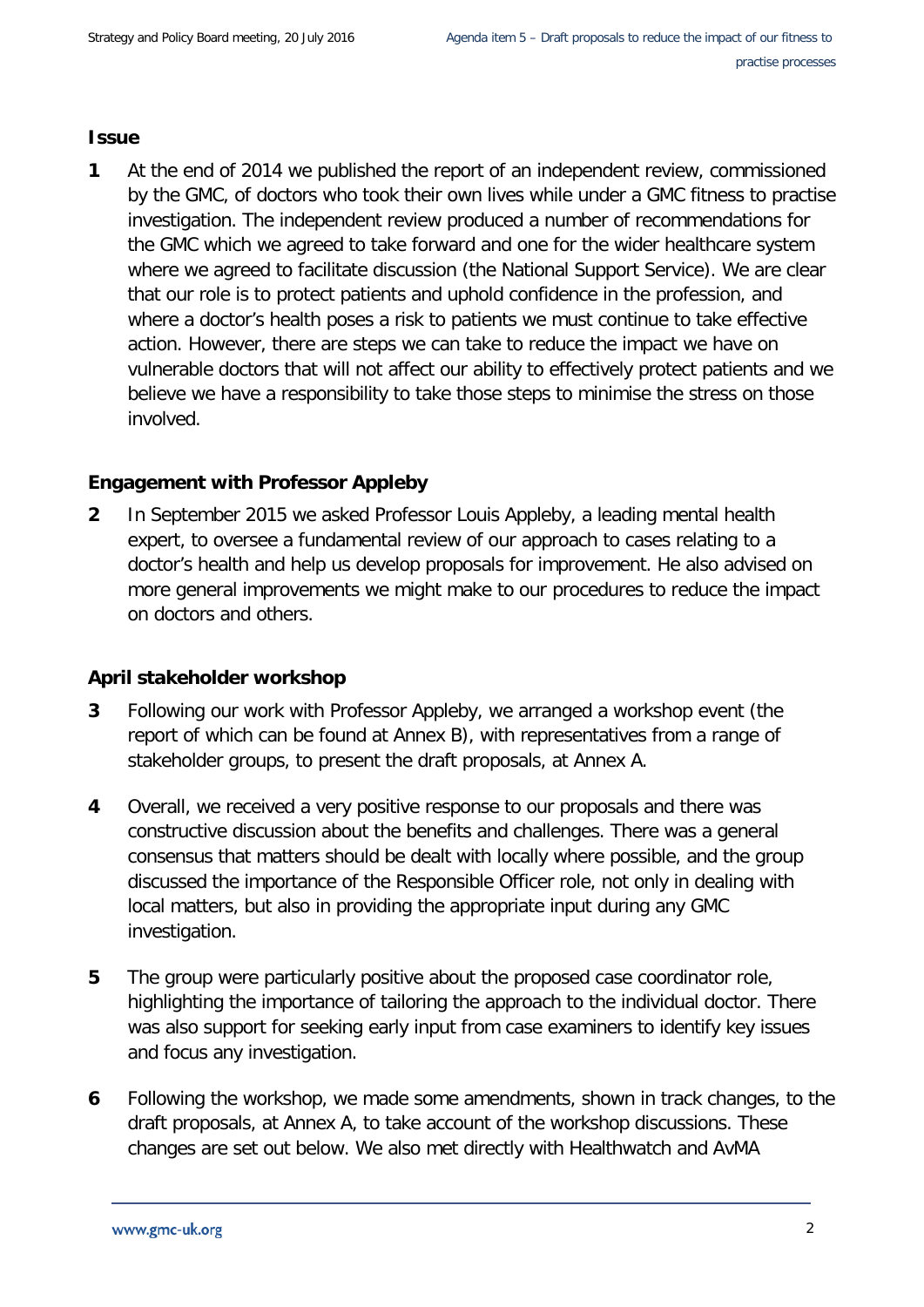following the event to ensure that our proposals took account of the views of patient representatives and received support for our approach.

# Direct communication with doctors and their legal representatives

**7** We proposed considering direct communication with doctors and their legal representatives early in the investigation, to explain what was likely to happen (given the information available at the time), the GMC's concerns and encourage early information sharing to promote faster resolution. Following feedback at the workshop we have clarified that first we will explore the practicalities of this proposal with the medical defence organisations to ensure that appropriate safeguards for doctors can be established.

## Pausing investigations where appropriate

**8** We proposed pausing an investigation to enable a doctor to get treatment, with appropriate interim protection if necessary. Following feedback at the workshop that this may not be appropriate in all cases, we have clarified that this will be considered on a case by case basis and discussed in advance with the doctor, and their treating physician/legal representative, where appropriate.

## Myth busting

**9** We proposed raising awareness of the approach to investigating cases to tackle misconceptions and reduce overall anxiety about being subject to a GMC complaint. Following feedback at the workshop, we have agreed we will pay particular attention to cases involving a doctor's health.

# **Equality and diversity**

- **10** We have considered the three aims of the equality duty and the potential impact of the proposals on people from protected groups.
- **11** The changes will provide greater support to those in our processes, and are therefore likely to provide a beneficial impact to overrepresented groups. The changes should reduce the stress for all doctors involved in our procedures, particularly doctors with certain mental health conditions.
- **12** The changes proposed should also provide a more consistent approach to the management of cases involving health concerns.

# **Next steps**

**13** A paper will be submitted to the Performance and Resources Board in August 2016 outlining the implementation plan.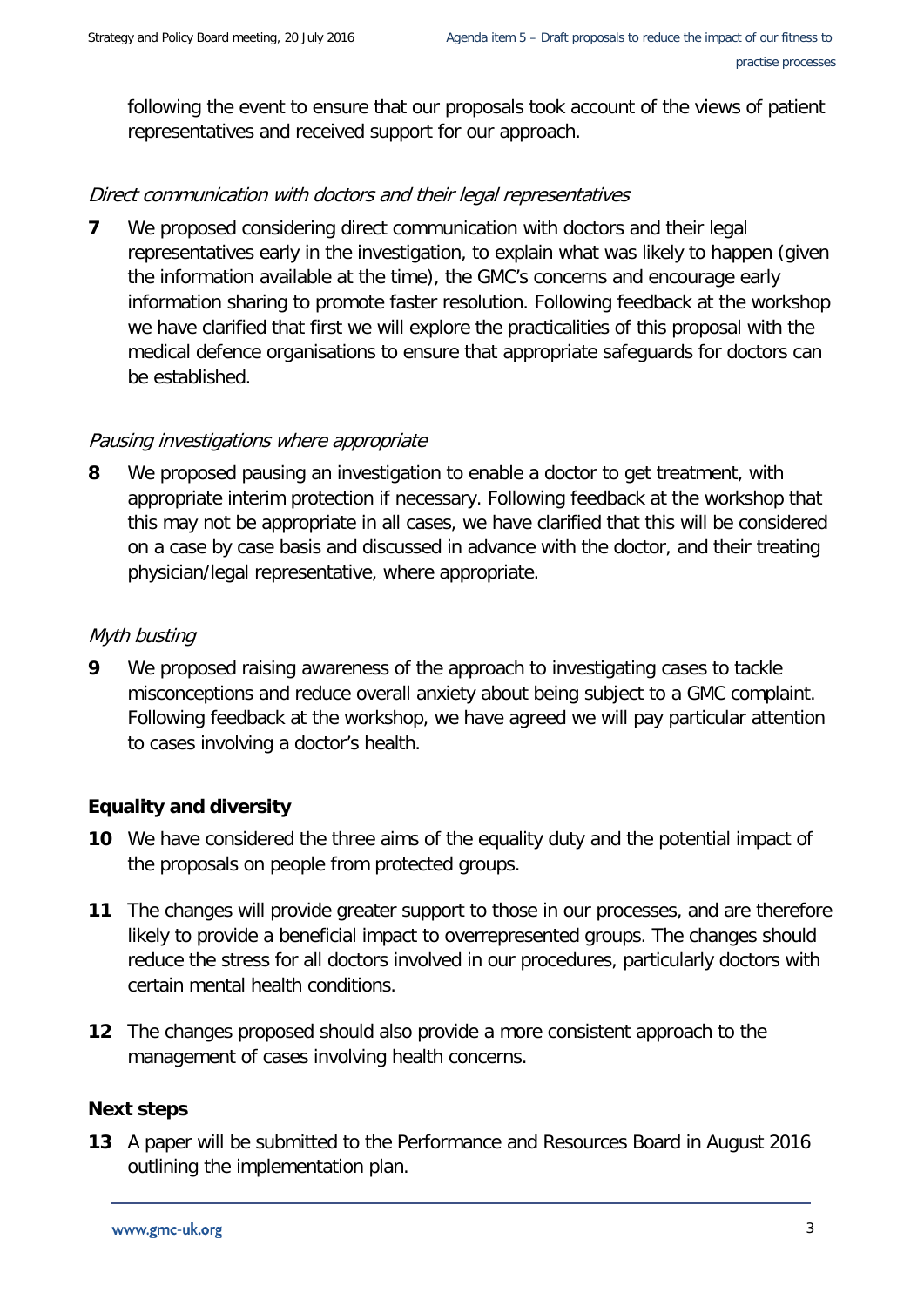# General **Medical** Council

# **5 – Draft proposals to reduce the impact of our fitness to practise processes**

# **5 – Annex A**

# **Key aims**

- **1** Reduce overall number of full investigations.
- **2** Avoiding full investigations whenever possible in cases that are (solely or primarily) about a doctor's health $^1$  $^1$ .
- **3** Strengthen medical input to decision-making in cases about a doctor's health.
- **4** Reduce stress in all investigations through changes to process, communication, and duration.
- **5** Pursue consensual conclusion as the preferred outcome.
- **6** Work more closely with employers on the number & appropriateness of referrals.
- **7** Expand support for doctors during the fitness to practise process including a tribunal hearing.
- **8** Promote the need for mental health services for doctors nationally.
- **9** Ensure supervision of doctors with restrictions and publication & disclosure after the fitness to practise case has concluded are proportionate.
- **10** Improve learning when doctors die by suicide.

<span id="page-3-0"></span> $1$  A doctor's health condition is not in itself a matter that would require investigation - only where there is a risk to the public for example because it is not being treated or the potential risks are not being effectively managed. All references to cases about a doctor's health in this document should be read as cases about health conditions that pose a risk to the public.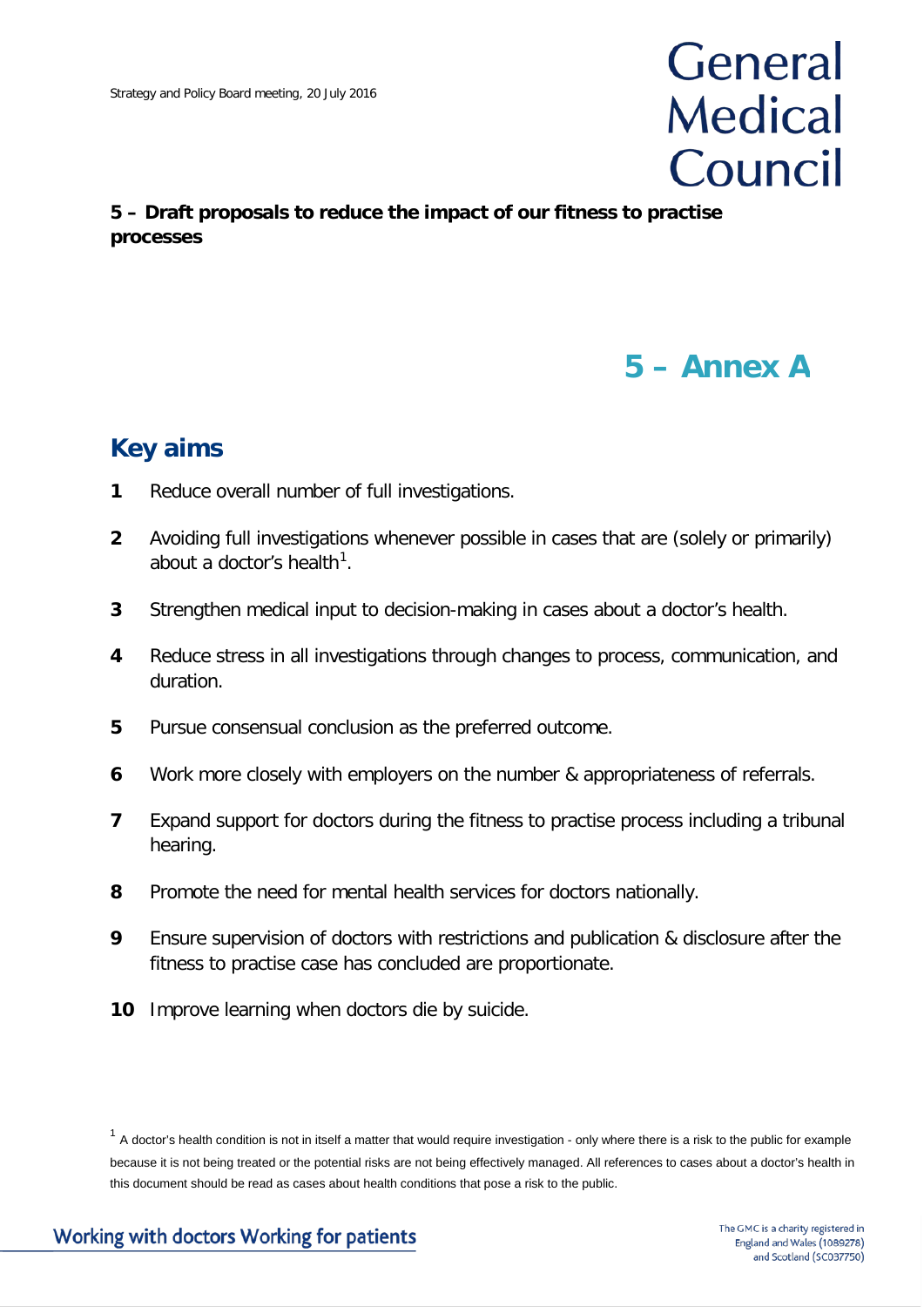# **Key proposals**

## **The GMC**

- **1** Make mental health safety a strand that runs throughout the way the GMC performs its role, influencing culture, leadership, standards and training.
- **2** Greater use of early enquiries to improve information and reduce full investigations.
- **3** Front-load enquiry/investigation decisions with medical expertise where appropriate.
- **4** A senior medical appointment to oversee training, guidance, audit, case examiners, medical supervision.
- **5** A case co-ordinator role initially in cases about a doctor's health and exploring the practicability in all cases going forward – a personal approach, early meetings, extent & timing of investigations to be proportionate, closure.
- **6** Review publication & disclosure for sanctions and particularly in cases solely or primarily about a doctor's health.

#### **Working with others**

- **7** Health providers/employers: local handling where possible, especially in performance cases; strengthening the RO role supported by GMC employer liaison adviser; providing referral numbers to the CQC.
- **8** Support: promote & fund increased use of doctor support services; greater focus on unsupported doctors at Medical Practitioner Tribunal Service hearings.
- **9** Services: raise with the NHS the need for all areas to services for doctors with mental illness or addiction, which may include dedicated services, occupational health, nominated local services.
- **10** Work with national data sources (e.g. ONS, GRO): to identify all doctors who die by suicide during & after investigation; improve information & learning.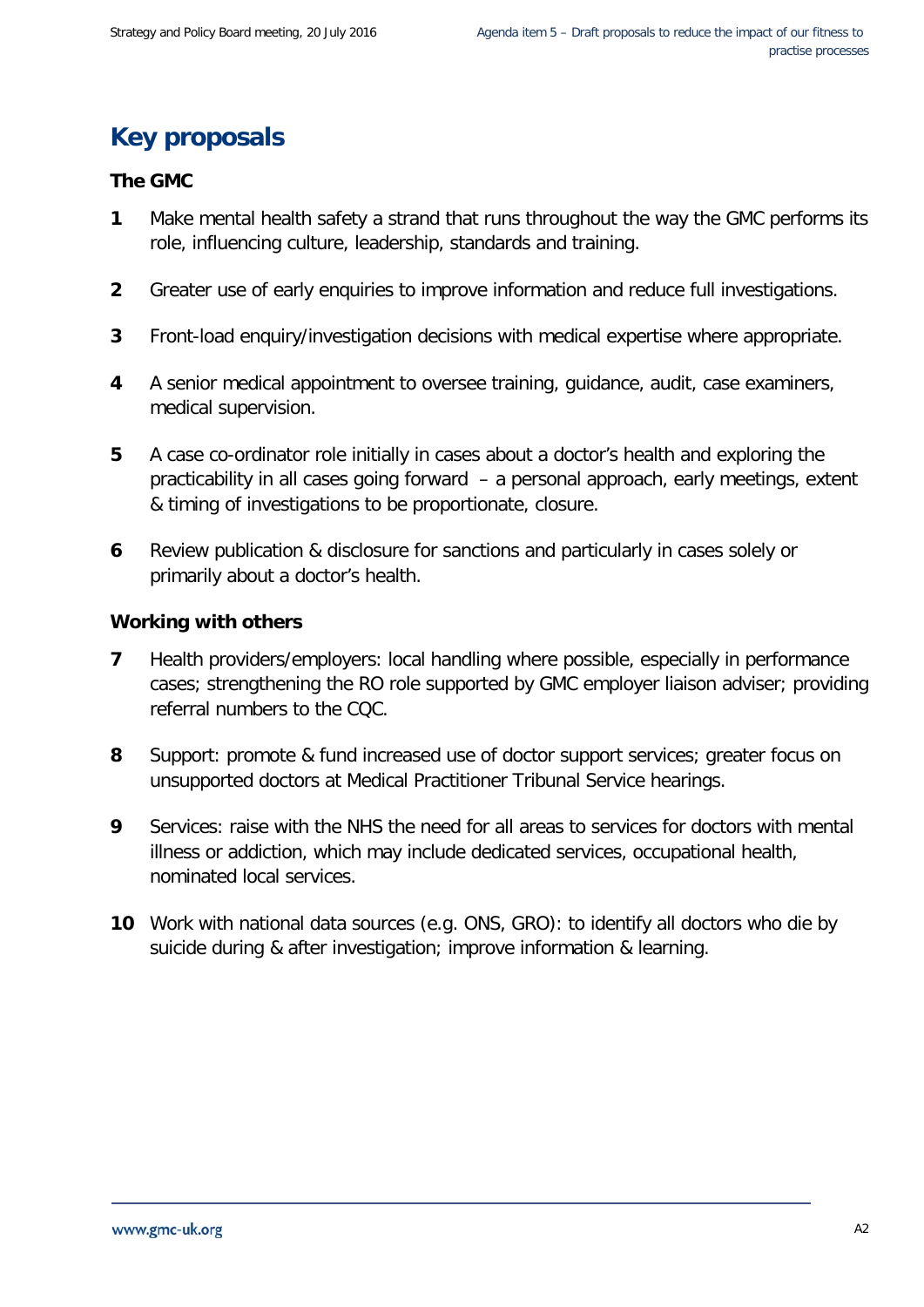# **Proposed changes to our process**

# **Ensure complaints and concerns dealt with at the right level, with local handling where possible**

**11** Review the information for complainants in the online complaints form and continue to engage with responsible officers through employer liaison advisers to ensure complaints and referrals are appropriate.

# **Guidance for staff at the early stage of the process to support a proportionate approach**

**12** Guidance for staff on signs a doctor may be unwell and amending guidance for assessing risk from adverse health to identify it early and only investigate if there is an ongoing risk.

# **Avoiding unnecessary investigation**

**13** Undertake more provisional enquiries as proposed in paragraph 2 of the Key Proposals to improve the information available when deciding if a full investigation is needed, including specialist input in relation to adverse health.

# **Greater specialist co-ordination of and communication in cases about a doctor's health**

**14** A specialist team of GMC health investigators for cases about a doctor's health, acting as a single point of contact for doctors throughout the process as proposed in paragraph 5 of the Key Proposals. Staff will have access to specialist medical advice about dealing with unwell doctors during an investigation. Carry out a further tone of voice review of letters about a doctor's health to acknowledge the health context in which the concerns have arisen, avoiding investigatory terms where possible.

# **A faster, more sensitive, consensual process for cases about a doctor's health**

- **15** For cases about a doctor's health, moving to consensual undertakings as quickly as possible, referring to a hearing only where, despite efforts to resolve an issue consensually, a doctor has not engaged and there are continuing risks or where there are concerns about conduct or performance in addition to health that are serious.
- **16** In some cases about a doctor's health (in discussion with the doctor and their treating physician/legal representative where appropriate), pausing an investigation to enable a doctor to get treatment, with appropriate interim protection if necessary. Where independent health experts differ, facilitating the sharing of reports.
- **17** Explore legislative change to remove the need to obtain two independent health reports that are currently required in all cases where a doctor's health needs to be assessed.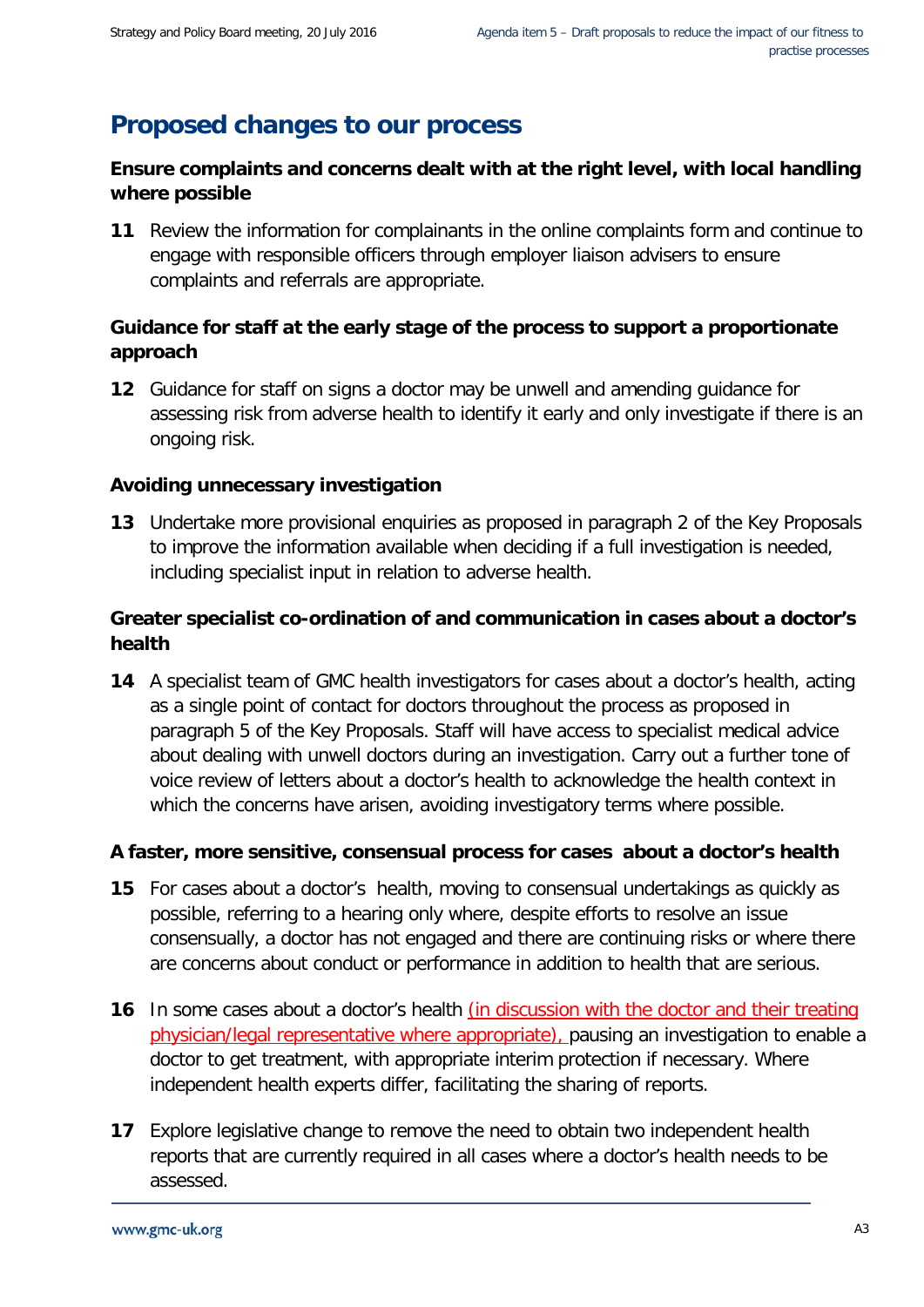# **Faster investigation of all cases**

**18** Speeding up the process as proposed in paragraph 3 of the Key Proposals by frontloading investigation through earlier case examiner involvement, to identify the key issues early and focus the investigation, demonstrating and communicating about improved timescales, including with doctors under investigation.

# **Better communication in all cases**

- **19** All GMC correspondence with a doctor to be sent via the investigation officer when doctors are under investigation, to enable the number and timing of letters to be managed. Developing proposals for direct communication with doctors and their legal representatives early in the investigation, to explain what is likely to happen (given the information available at the time), the GMC's concerns and encourage early information sharing to promote faster resolution. Exploring the practicalities of this proposal with the medical defence organisations. Notify doctors as early as possible of the outcome of investigations and explore mechanisms to discuss with the doctor any conditions or undertakings to explain their impact on the doctor's practice. More support during an investigation in all cases
- **20** To increase support as proposed in paragraph 8 of the Key Proposals, investigation staff and particularly case co-ordinators to actively promote the Doctor Support Service and the MPTS legal helpline to increase uptake. Explore the practicalities of a single point of contact in all cases.

# **Consent to be the preferred route in all cases**

**21** The GMC has sought legislative powers to enable it to agree consensual arrangements in all cases – to continue to press for those powers.

# **Advice and support for Medical Practitioner Tribunal Staff**

- **22** Access for MPTS staff to specialist advice about unwell doctors before and during a hearing including exploring links with local services where immediate care is needed.
- **23** MPTS staff to promote the Doctor Support Service to improve support for doctors at hearings.
- **24** Trained MPTS staff to liaise with some doctors during hearings (those who are unrepresented or do not have supporters with them) to reduce stress and isolation.

# **Monitoring restrictions on practice**

**25** An enhanced role for medical supervisors in monitoring doctors who have restrictions so that their direct contact with GMC staff is reduced. Providing guidance for medical supervisors who believe a doctor is not receiving appropriate medical treatment.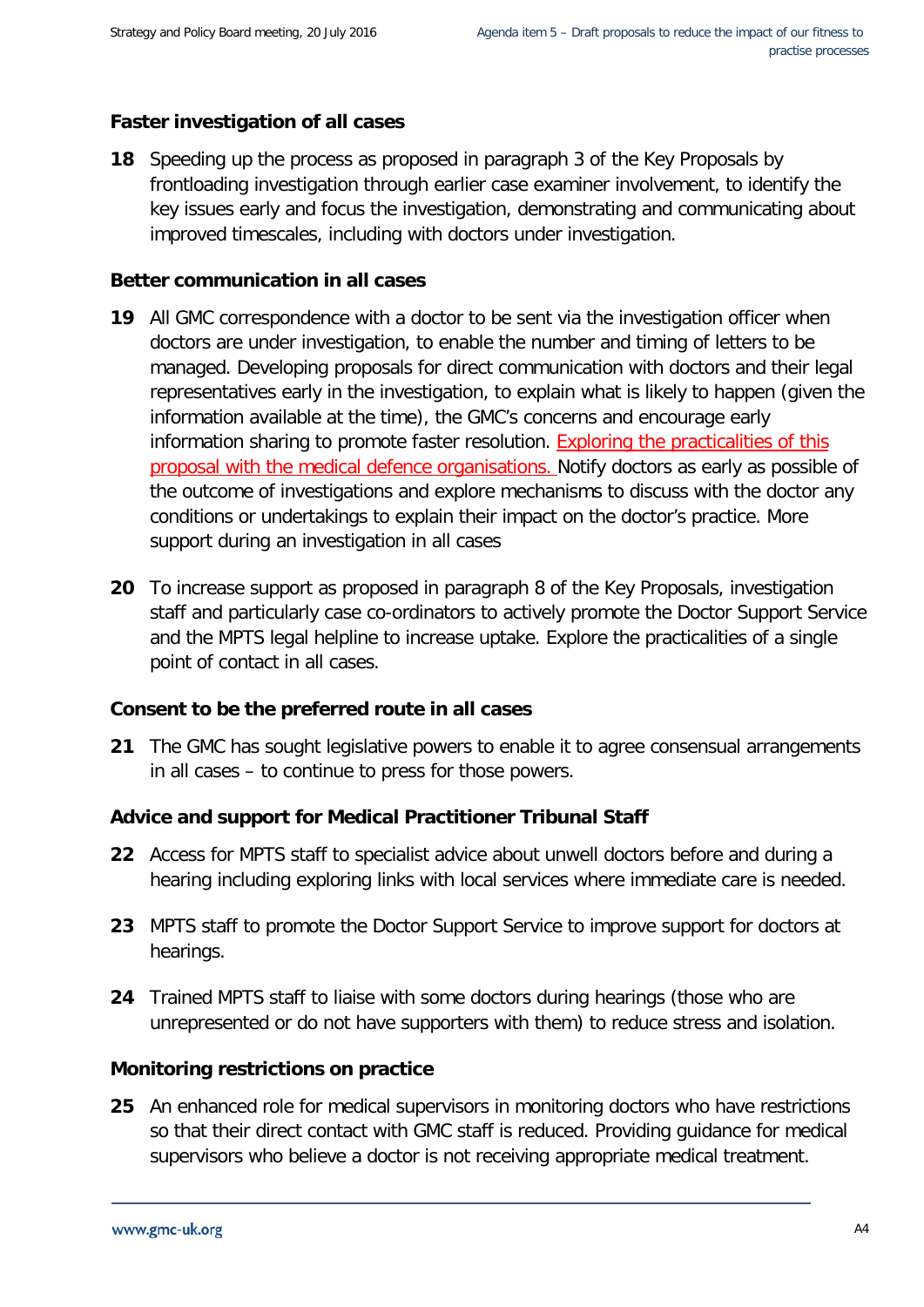# **Ensuring publication and disclosure of sanctions is proportionate**

**26** Taking forward work to reduce the length of time that sanctions are published and disclosed as proposed in paragraph 6 of the Key Proposals, particularly in cases about a doctor's health.

## **Seek improvements to data about cause of death**

**27** To support learning as proposed in paragraph 10 of the Key Proposals, obtain better information about deaths of doctors during or after an investigation to strengthen the serious incident enquiry process.

## **Myth busting**

**28** Raise awareness of the approach to investigating cases, and in particular our approach to cases involving a doctor's health, to tackle misconceptions and reduce overall anxiety about being subject to a GMC complaint.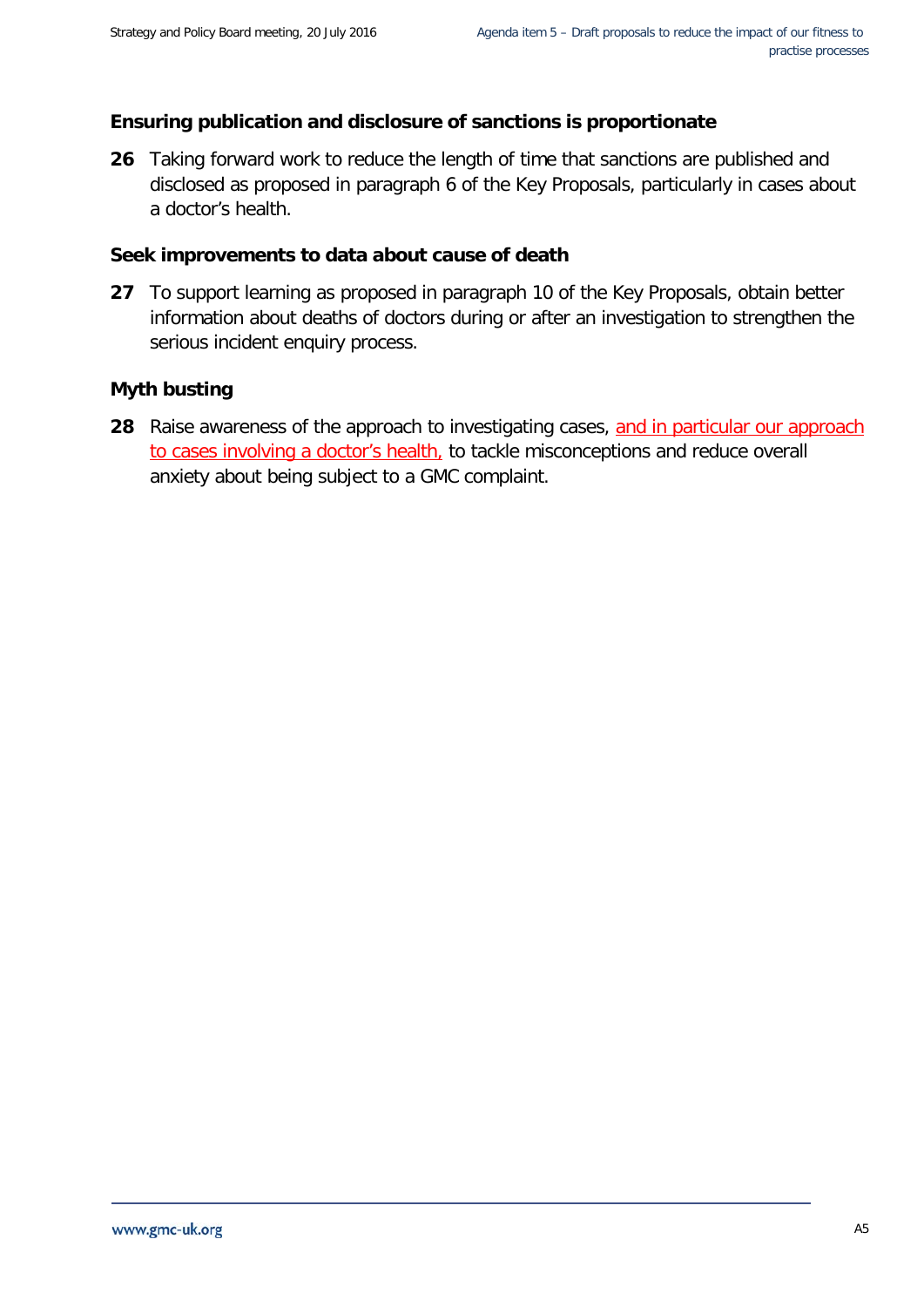# General **Medical** Council

# **5 – Draft proposals to reduce the impact of our fitness to practise processes**

# **5 – Annex B**

# **GMC workshop on changes to reduce the impact of our fitness to practise processes on doctors**

# **Introduction**

- **1** At the end of 2014 we published the [report](http://www.gmc-uk.org/Internal_review_into_suicide_in_FTP_processes.pdf_59088696.pdf?dm_t=0,0,0,0,0) of an independent review, commissioned by the GMC, of doctors who took their own lives while under a GMC fitness to practise investigation. We commissioned the review to help us understand and assess the impact of our investigations on vulnerable doctors and look for improvements. The independent review produced a number of recommendations for the GMC which we agreed to take forward and one for the wider healthcare system where we agreed to facilitate discussion.
- **2** As part of our response to the recommendations, we commenced a fundamental review of our approach to cases relating to a doctor's health<sup>[1](#page-8-0)</sup>. Last autumn we approached Professor Louis Appleby, a leading mental health expert, and in December 2015 we appointed him to oversee the review and help us develop proposals to improve how we deal with cases involving concerns about a doctor's health. He also advised on more general improvements we might make to our procedures to reduce the impact on doctors, where we already have a significant reform programme underway.
- **3** We arranged a workshop event, with representatives from a range of stakeholder groups, to present these proposals (which can be found at Appendix B), to discuss:

<span id="page-8-0"></span> $1$  A doctor's health condition is not in itself a matter that would require investigation - only where there is a risk to the public for example because it is not being treated or the potential risks are not being effectively managed. All references to cases about a doctor's health in this document should be read as cases about health conditions that pose a risk to the public.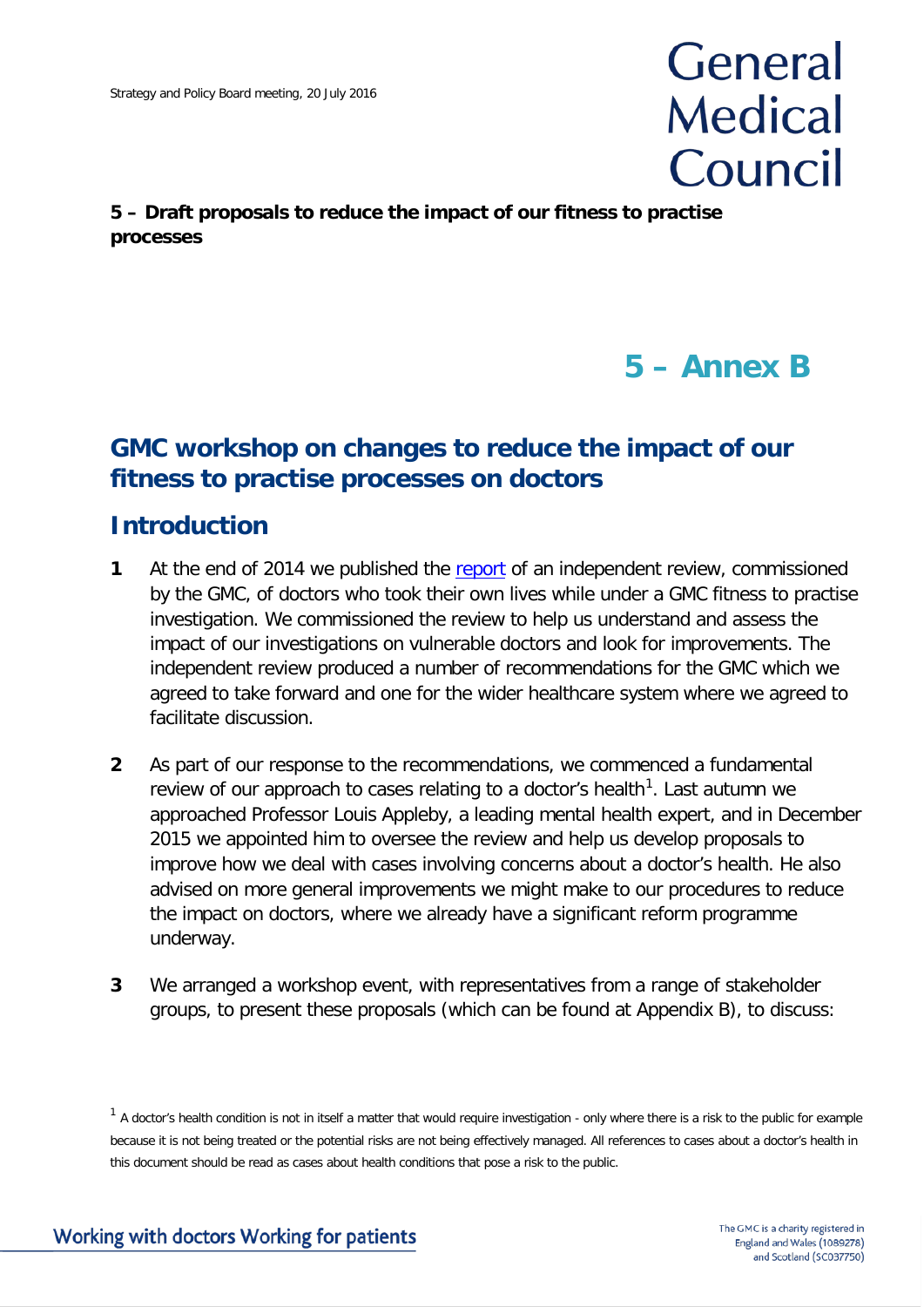- **a** The stressors on a doctor's mental health during an investigation.
- **b** The benefits and challenges of the draft proposals.
- **c** Whether there are any further viable improvements we could make to the process to reduce impact on doctors, while maintaining effective patient protection.

# **Summary of discussions**

Having discussed a set of case studies at the workshop, there was broad support for the proposals. There was specific discussion in relation to some of proposals; an overview of the comments made is set out below.

# **Ensure complaints and concerns are dealt with at the right level, with local handling where possible**

- **4** There was a widespread view that matters should be dealt with locally where possible, unless escalation is necessary.
- **5** The group discussed the value of the role of Responsible Officers, not only in dealing with local matters, but also in providing the appropriate input during any GMC investigation, and stressed the importance of:
	- **a** Continuing education about thresholds for GMC referral and what should be dealt with locally.
	- **b** Better engagement and support for the doctor ahead of any referral to the GMC following appropriate local policing in this regard.
	- **c** Ensuring involvement of the employer liaison service in advising on referrals.
- **6** It was stressed that the GMC needs to have a clear understanding about what steps have been taken locally – for example, if the employer has tried to engage the doctor or encourage them to seek support, such as occupational health.

#### Importance of the GMC's Employer Liaison Service

**7** The Employer Liaison Service was considered to play a key role in ensuring closer working relationships between the GMC and employers. They provide a valuable link with Responsible Officers and their teams to help them understand GMC thresholds and procedures. It was considered important that the GMC continue to build on this model.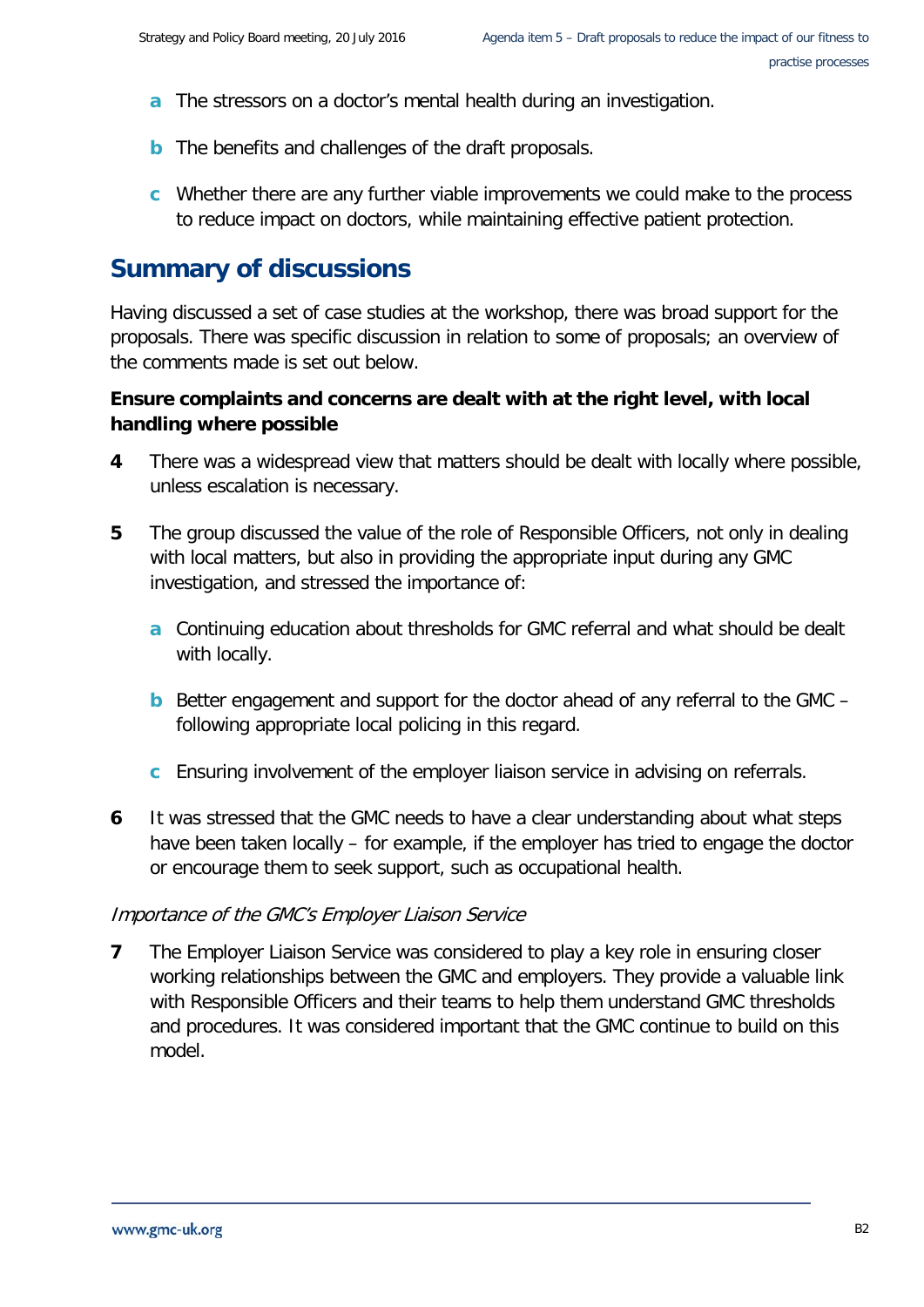# **Guidance for staff at the early stage of the process to support a proportionate approach and avoid unnecessary investigation**

Medical input during the fitness to practise process

- **8** Appropriate use of specialist input during the fitness to practise process was welcomed. There were mixed views about the nature of such specialist input including psychiatrists, GPs with special experience and occupational health physicians. Although the benefits of seeking advice and support from a specialist in determining a doctor's fitness to practise were welcomed, there were concerns that the specialist should also assess whether the doctor is getting an appropriate level of treatment.
- **9** The importance of a good functioning occupational health service being an essential part of the process was stressed. If a case was to progress to an investigation, an opinion from occupational health was considered to be important.
- **10** It was thought that careful consideration needs to be given to the nature of the specialist medical advice available to staff about doctors in the fitness to practise process if they haven't seen the patient, and the reliance placed on that advice.

# **Avoiding unnecessary investigation**

**11** The proposal to undertake more early enquiries to improve the information available when deciding if a full investigation is needed was welcomed, while the importance of ensuring that patient safety risks are addressed and managed was stressed. One attendee raised concern about perception. They felt that an individual doctor may not distinguish between an early enquiry and an investigation, so careful thought should be given to the approach, particularly around communication and terminology.

# **Greater specialist co-ordination or and communication in cases about a doctor's health**

- **12** The proposal to establish case co-ordinators in cases about a doctor's health, acting as a single point of contact for doctors throughout the process, was welcomed.
- **13** The point was raised that strategies will be needed to provide someone familiar with the case to cover sickness and leave.

# Single point of contact

**14** A single point of contact in cases relating to a doctor's health, throughout the process, is a positive step, but it is important that there is robust training and guidance and the individual has good skills in communication. The individual should take a sensitive approach – evidence of this from some current investigation officers was mentioned.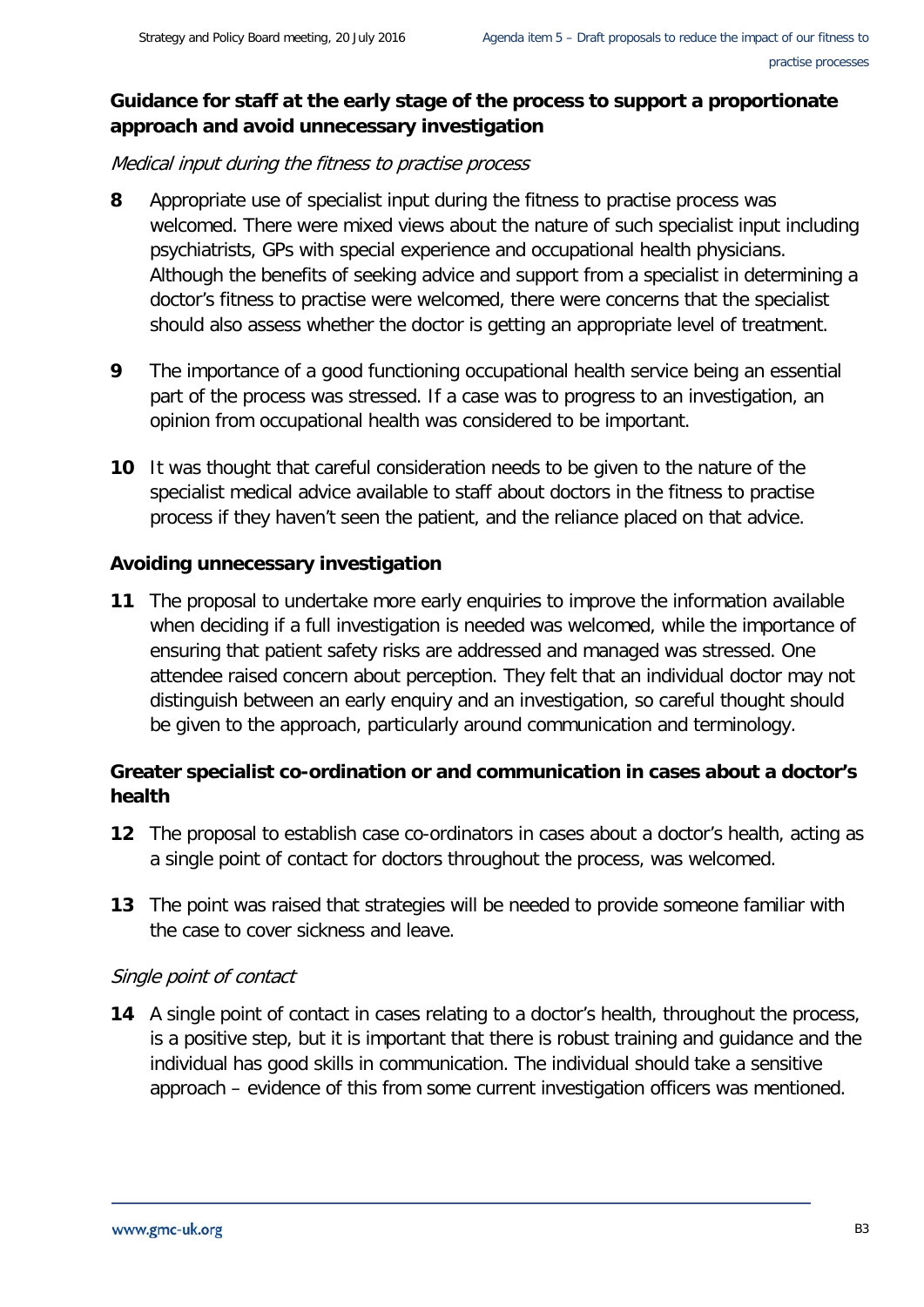# Tailoring the approach

**15** Tailoring the approach taken to the individual doctor was supported. It was raised that speaking to doctors will be important as what may work for one individual may be cautious over-intervention for another. Some flexibility was seen as important.

# Support for case coordinators

**16** It was acknowledged that staff undertaking work involving doctors with health problems would require detailed training and support. One attendee suggested a mental health training course might be helpful in ensuring these staff know how to have conversations with, and about, those experiencing mental illness.

# **A faster, more sensitive, consensual process for cases about a doctor's health**

**17** One attendee stated that reducing the stress of investigations was less about speed and more about 'proportionate regulation'.

# Pausing an investigation where necessary

**18** Pausing investigations in some cases (with appropriate interim protection if necessary) were considered to be beneficial in allowing the doctor to seek treatment and get better before continuing, including to develop insight where loss of insight was a result of their ill health. However, there was concern it may ultimately cause stress if there is a delay in final resolution. There was a view that it may not be suitable in some cases and careful thought needs to be given to the approach, paying particular attention to the involvement of the doctor (and their treating physician and legal representative where appropriate) in any decision.

# **Faster investigation of all cases**

# Frontloading investigations

**19** Frontloading investigations, making use of early input from case examiners to identify the key issues and focus the investigation, was supported as having a significant impact. However, there was some discussion about the approach to an early teleconference with the doctor and their representative and it was agreed that, while welcome in principle, the details of how it would work would need careful thought. There should be flexibility around how and where these meetings take place, whether that be face-to-face or by phone, and at the GMC office, or at another site.

# **Better communication in all cases**

# Keeping doctors informed

**20** It was agreed that doctors need regular updates about the status of their case and that doctors should be provided with the range of likely outcomes for their case, to reduce the anxiety for less serious concerns.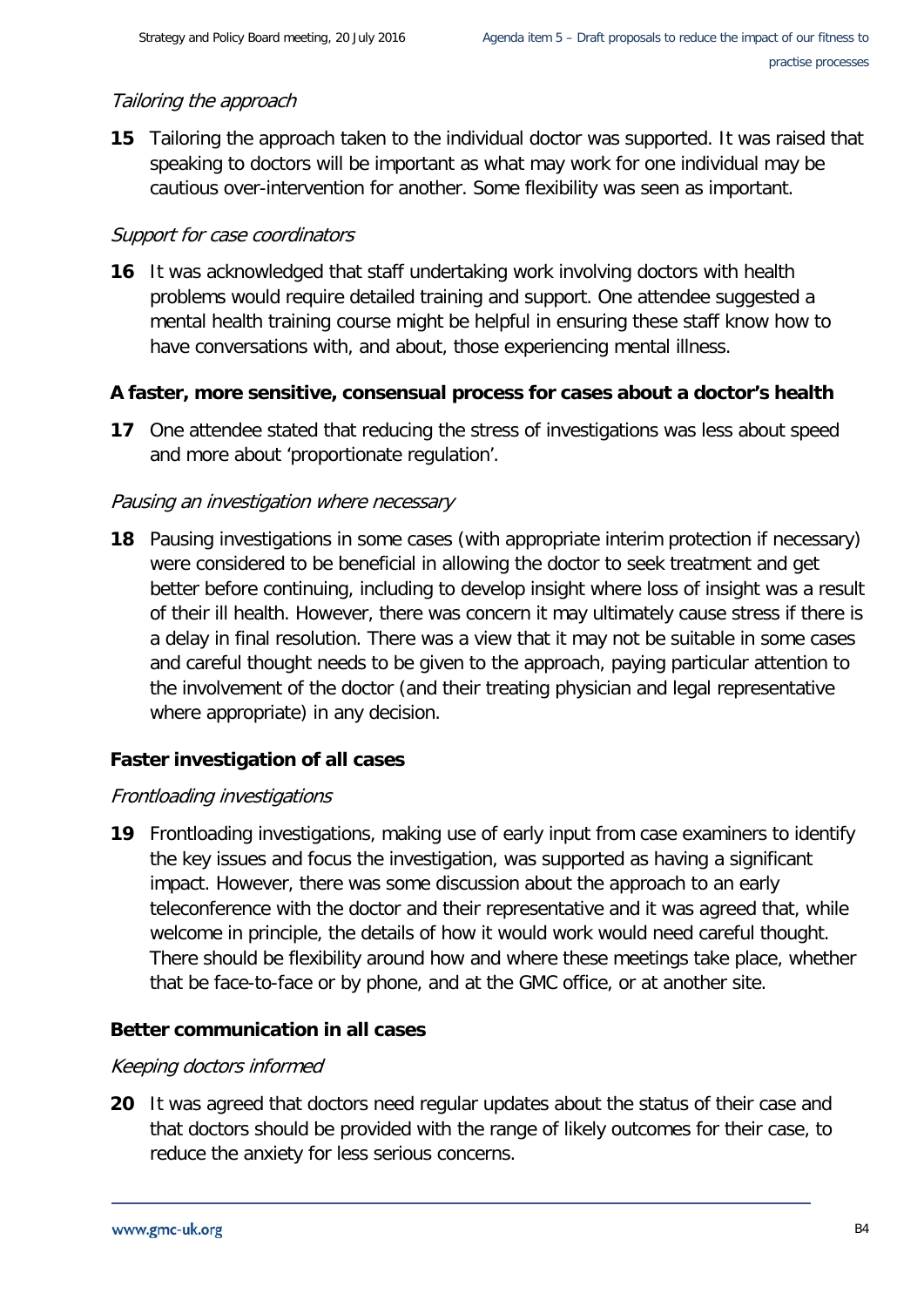## Increase support

- **21** Active promotion of the Doctor Support Service and the MPTS legal helpline was agreed to be important, but it was also considered important to signpost people to other support, both legal and emotional.
- **22** The Doctor Support Service currently provides two days of hearing support to doctors – it was thought that consideration should be given to increasing this period.
- **23** The point was made that the GMC can play a role in destigmatising restrictions on registration (conditions and undertakings) relating to health for the doctors involved.

# **Role of confidentiality through both local and GMC processes**

**24** While there was support for proposals to better support doctors, where that involved sharing information with others to facilitate that support, there were concerns about confidentiality, and an explanation of what will be kept confidential throughout the process was considered extremely important.

# **Exposing GMC investigation staff to frontline clinical practice**

**25** There was some discussion around the practicalities of taking this forward. Further work needs to be done to explore how this could be addressed within the time and financial constraints faced by both GMC staff and clinical settings.

#### **Next steps**

**26** The proposals for change to the fitness to practise process will be reviewed in light of the feedback we have received and an update and plans for implementation will be brought to the GMC's Strategy and Policy Board. Work will now begin on developing those plans likely to include some immediate changes, some changes that require reengineering of the fitness to practise process that can be undertaken in the medium term and those that require legislative change that are likely to take longer.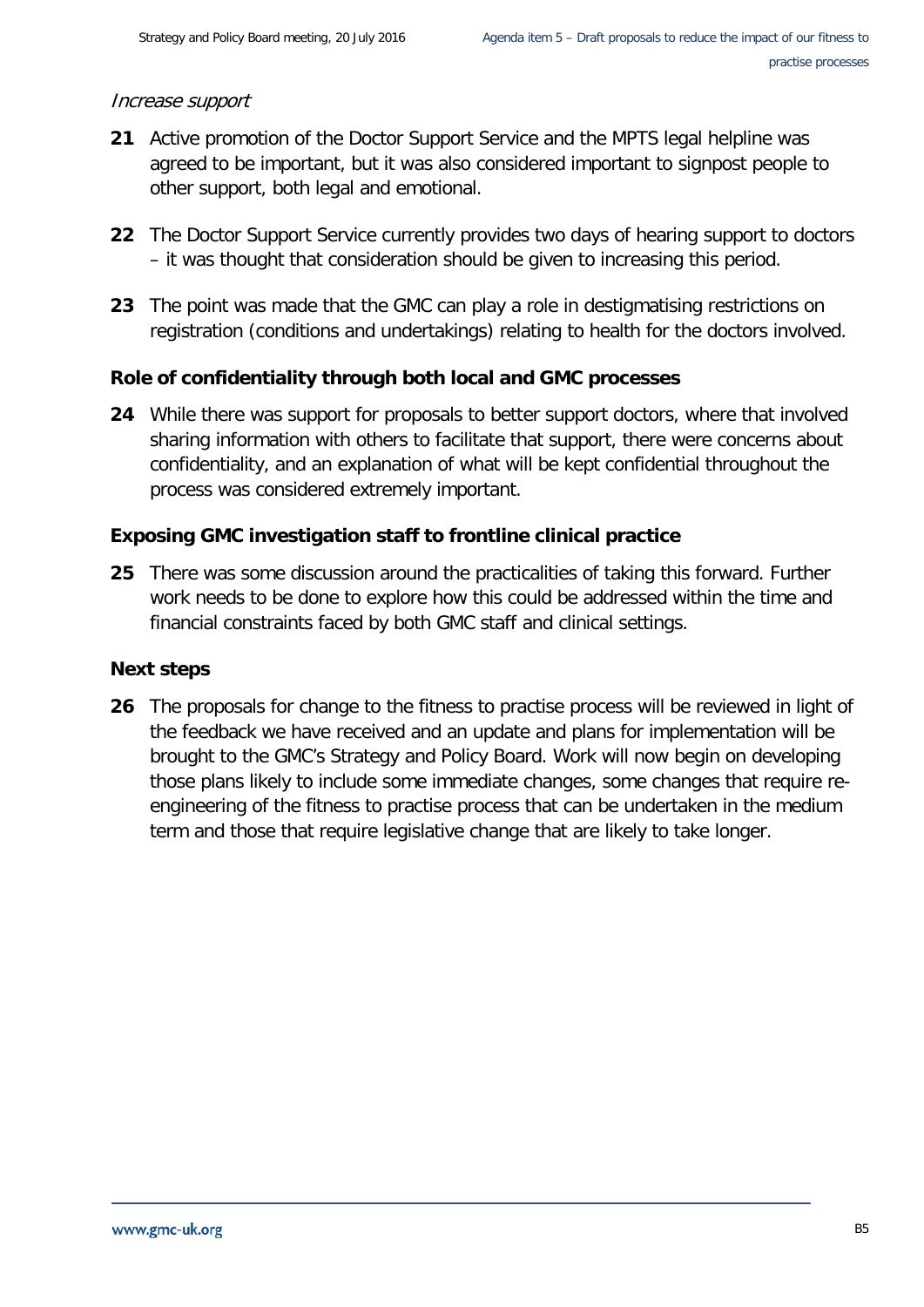

# **Delegate list**

| <b>Name</b>            | Organisation                                                 |
|------------------------|--------------------------------------------------------------|
| Mark Hope              | <b>British Dental Association</b>                            |
| Dr Mike Peters         | <b>BMA Doctors for Doctors</b>                               |
| Dr Alasdair Young      | <b>Sick Doctors Trust</b>                                    |
| <b>Steve Crone</b>     | Royal Medical Benevolent Fund                                |
| Dr Jane Marshall       | South London and Maudsley NHS<br><b>Foundation Trust</b>     |
| Professor Clare Gerada | NHS Practitioner Health Programme                            |
| Dr Louise Freeman      | Doctors' Support Network                                     |
| Dr Umesh Prabhu        | Wrightington, Wigan and Leigh NHS<br><b>Foundation Trust</b> |
| Dr Robert Donald       | <b>British Dental Association</b>                            |
| Dr Anthony Garelick    | Tavistock and Portman NHS Trust and<br>MedNet                |
| Dr Jo Jones            | <b>Health Education England</b>                              |
| Professor Keith Hawton | The University of Oxford                                     |
| Lucille Shackleton     | Royal College of Psychiatrists                               |
| Dr Adrian James        | Royal College of Psychiatrists                               |
| Dr Debbie Cohen        | Cardiff University School of Medicine                        |
| Dr Harjinder Kaul      | University Hospitals of Leicester NHS Trust                  |
| Dr David Snashall      | Guy's & St Thomas' NHS Foundation Trust                      |
| Dr Neil Margerison     | The National Clinical Assessment Service                     |
| Dr Ruth Chapman        | NHS England London Regional Team                             |
| Mary-Lou Nesbitt       | <b>Medical Defence Union</b>                                 |
| Dr John Holden         | The Medical and Dental Defence Union of<br>Scotland          |
| Dr Geoff Payne         | NHS England South (South Central)                            |
| Dr David Finch         | NHS England - London region                                  |
| Dr Jane Fryer          | NHS England - London region                                  |
| Dr Vicky Banks         | <b>NHS England South</b>                                     |
| Dr Nancy Redfern       | Association of Anaesthetists of Great Britain<br>and Ireland |
| Tim Gunning            | Equality and Human Rights Commission                         |

www.gmc-uk.org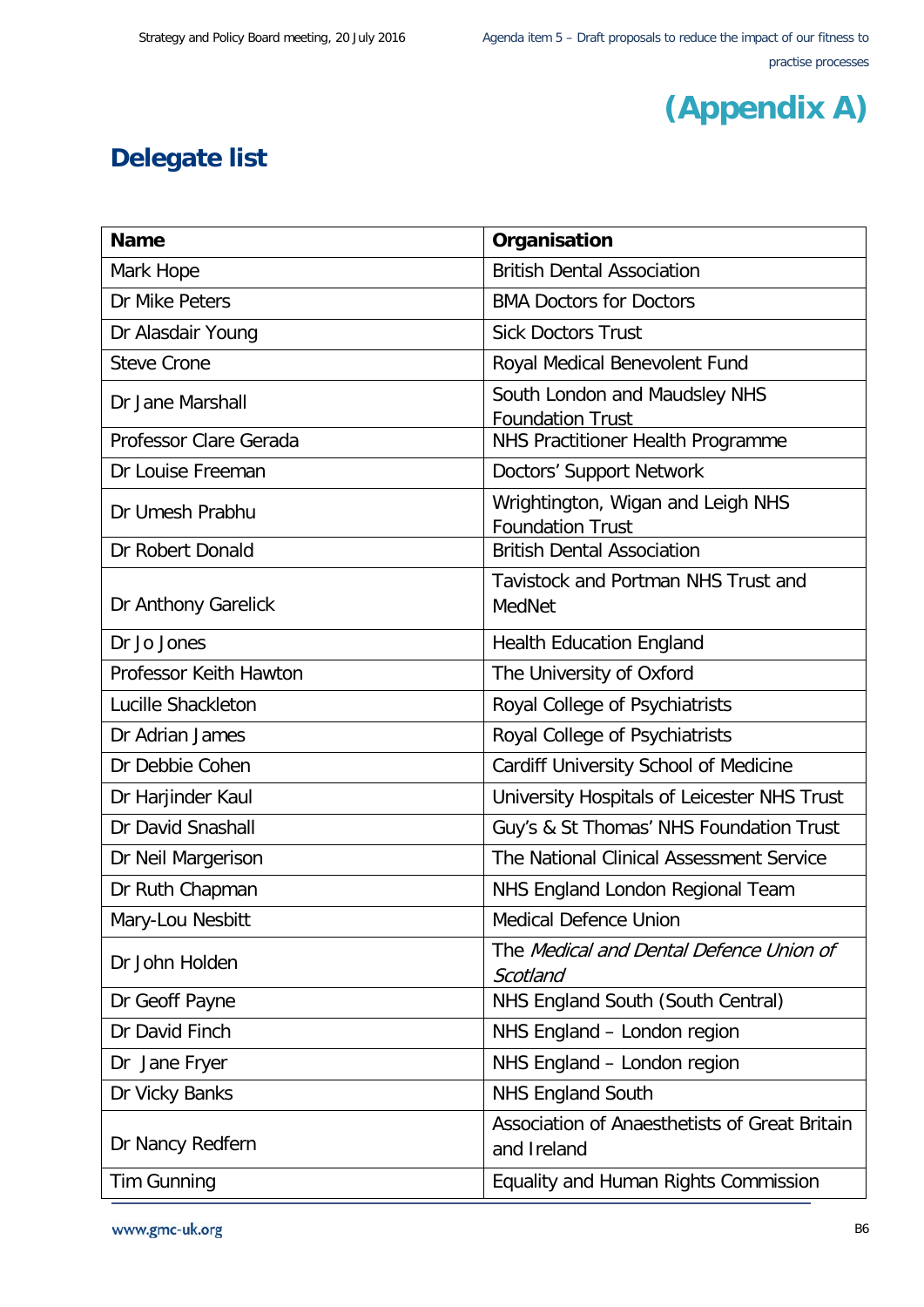| Dr Tina Ambury         | The Montague Practice, Blackburn                                  |
|------------------------|-------------------------------------------------------------------|
| Paul Jebb              | <b>NHS England</b>                                                |
| Katherine Murphy       | <b>Patients Association</b>                                       |
| Dr Peter Bennie        | <b>BMA Scotland</b>                                               |
| Sam Stone              | Parliamentary and Health Service<br>Ombudsman                     |
| Dr Andrea Hearn        | Newcastle Addictions Service                                      |
| Dr Mike Higgins        | <b>Scottish Association of Medical Directors</b>                  |
| Dr Deepak Dwarakanath  | Royal College of Physicians of Edinburgh                          |
| <b>Simon Dinnick</b>   | The Medical and Dental Defence Union of<br>Scotland               |
| Tom Reynolds           | <b>Medical Protection Society</b>                                 |
| <b>Philip Banfield</b> | <b>BMA Wales</b>                                                  |
| Dr Jane Fenton May     | Royal College of GPs                                              |
| Dr Martin Tohill       | <b>Consultant in Occupational Medicine</b>                        |
| Mike Tidley            | Princess of Wales Hospital                                        |
| Dr Ken Lowry           | Northern Health and Social Care Trust                             |
| Dr Paddy Woods         | Department of Health, Social Services and<br><b>Public Safety</b> |
| Dr Anthea Lint         | <b>NHS Education for Scotland</b>                                 |
| Fiona MacKenzie        | <b>Scottish Government</b>                                        |
| Dr Jude Halford        | The Royal College of Psychiatrists in<br>Scotland                 |
| Sushee Dunn            | Royal College of Physicians of Edinburgh                          |
| Leona Walsh            | <b>Wales Deanery</b>                                              |
| Dr Gerry Lynch         | Royal College of Psychiatrists                                    |
| Dr Kathryn Booth       | <b>Health and Social Care Board</b>                               |
| Dr Helen Rogers        | <b>Health and Social Care Board</b>                               |
| Dr John O'Kelly        | Royal College of General Practitioners                            |
| Dr Camille Harron      | Northern Ireland Medical and Dental                               |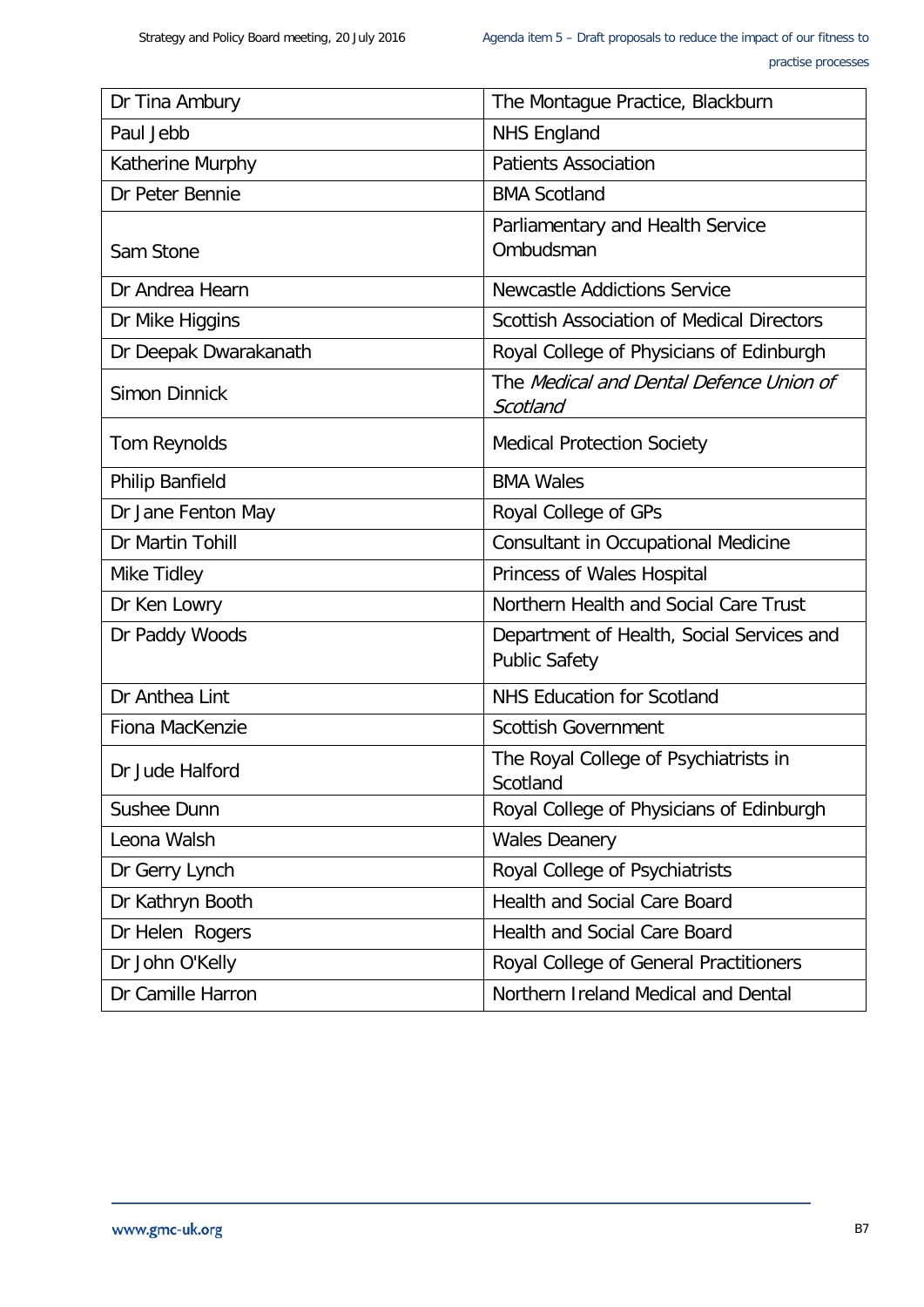# **(Appendix B)**

# **Draft proposals to reduce the impact of our fitness to practise processes**

# **Key aims**

- **1** Reduce overall number of full investigations.
- **2** Avoiding full investigations whenever possible in cases that are (solely or primarily) about a doctor's health<sup>[2](#page-15-0)</sup>.
- **3** Strengthen medical input to decision-making in cases about a doctor's health.
- **4** Reduce stress in all investigations through changes to process, communication, and duration.
- **5** Pursue consensual conclusion as the preferred outcome.
- **6** Work more closely with employers on the number & appropriateness of referrals.
- **7** Expand support for doctors during the fitness to practise process including a tribunal hearing.
- **8** Promote the need for mental health services for doctors nationally.
- **9** Ensure supervision of doctors with restrictions and publication & disclosure after the fitness to practise case has concluded are proportionate.
- **10** Improve learning when doctors die by suicide.

<span id="page-15-0"></span> $2\,$  A doctor's health condition is not in itself a matter that would require investigation - only where there is a risk to the public for example because it is not being treated or the potential risks are not being effectively managed. All references to cases about a doctor's health in this document should be read as cases about health conditions that pose a risk to the public.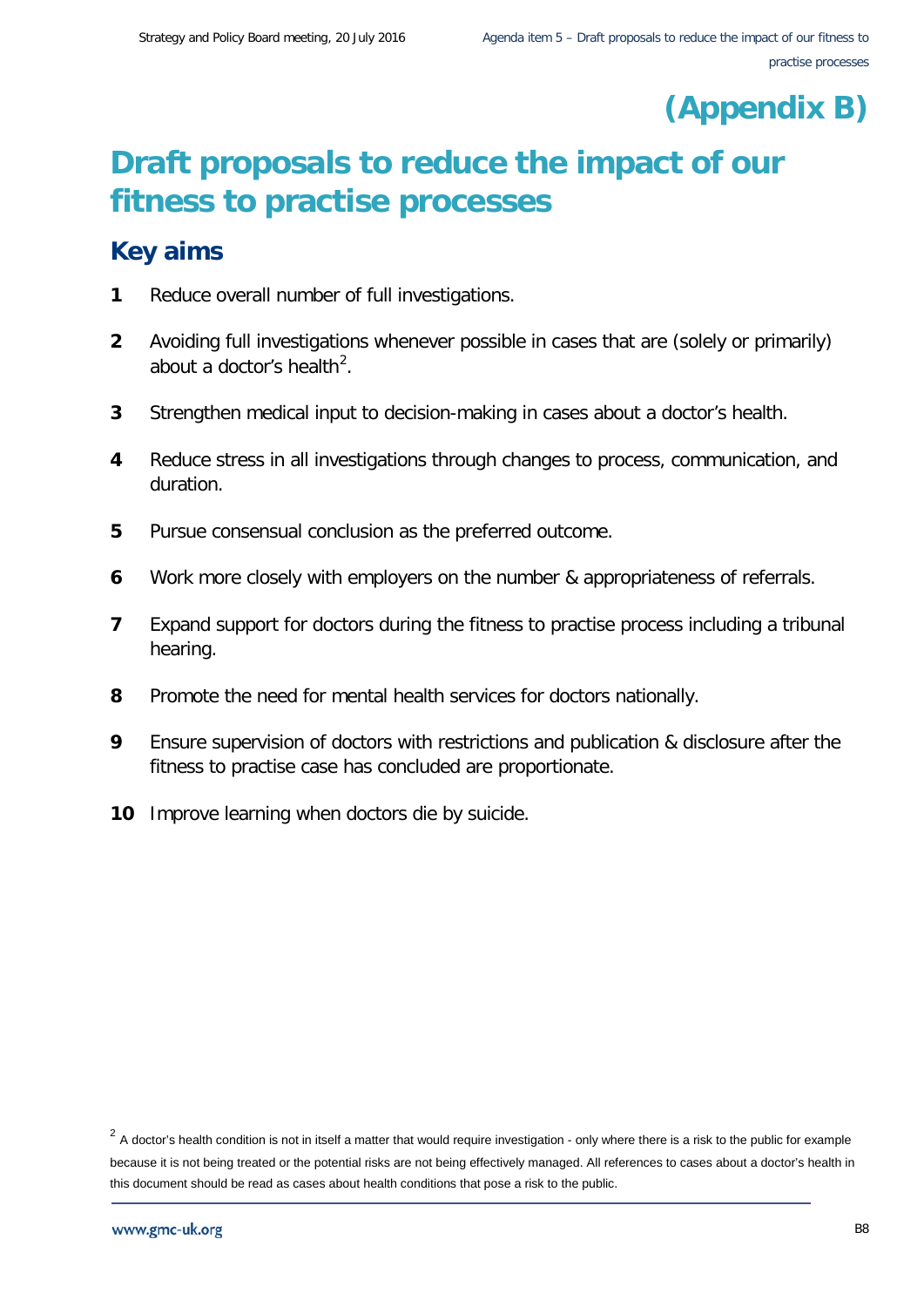# **Key proposals**

## **The GMC**

- **1** Make mental health safety a strand that runs throughout the way the GMC performs its role, influencing culture, leadership, standards and training.
- **2** Greater use of early enquiries to improve information and reduce full investigations.
- **3** Front-load enquiry/investigation decisions with medical expertise where appropriate.
- **4** A senior medical appointment to oversee training, guidance, audit, case examiners, medical supervision.
- **5** A case co-ordinator role initially in cases about a doctor's health and exploring the practicability in all cases going forward – a personal approach, early meetings, extent & timing of investigations to be proportionate, closure.
- **6** Review publication & disclosure for sanctions and particularly in cases solely or primarily about a doctor's health.

#### **Working with others**

- **7** Health providers/employers: local handling where possible, especially in performance cases; strengthening the RO role supported by GMC employer liaison adviser; providing referral numbers to the CQC.
- **8** Support: promote & fund increased use of doctor support services; greater focus on unsupported doctors at Medical Practitioner Tribunal Service hearings.
- **9** Services: raise with the NHS the need for all areas to services for doctors with mental illness or addiction, which may include dedicated services, occupational health, nominated local services.
- **10** Work with national data sources (e.g. ONS, GRO): to identify all doctors who die by suicide during & after investigation; improve information & learning.

# **Proposed changes to our process**

# **Ensure complaints and concerns dealt with at the right level, with local handling where possible**

**11** Review the information for complainants in the online complaints form and continue to engage with responsible officers through employer liaison advisers to ensure complaints and referrals are appropriate.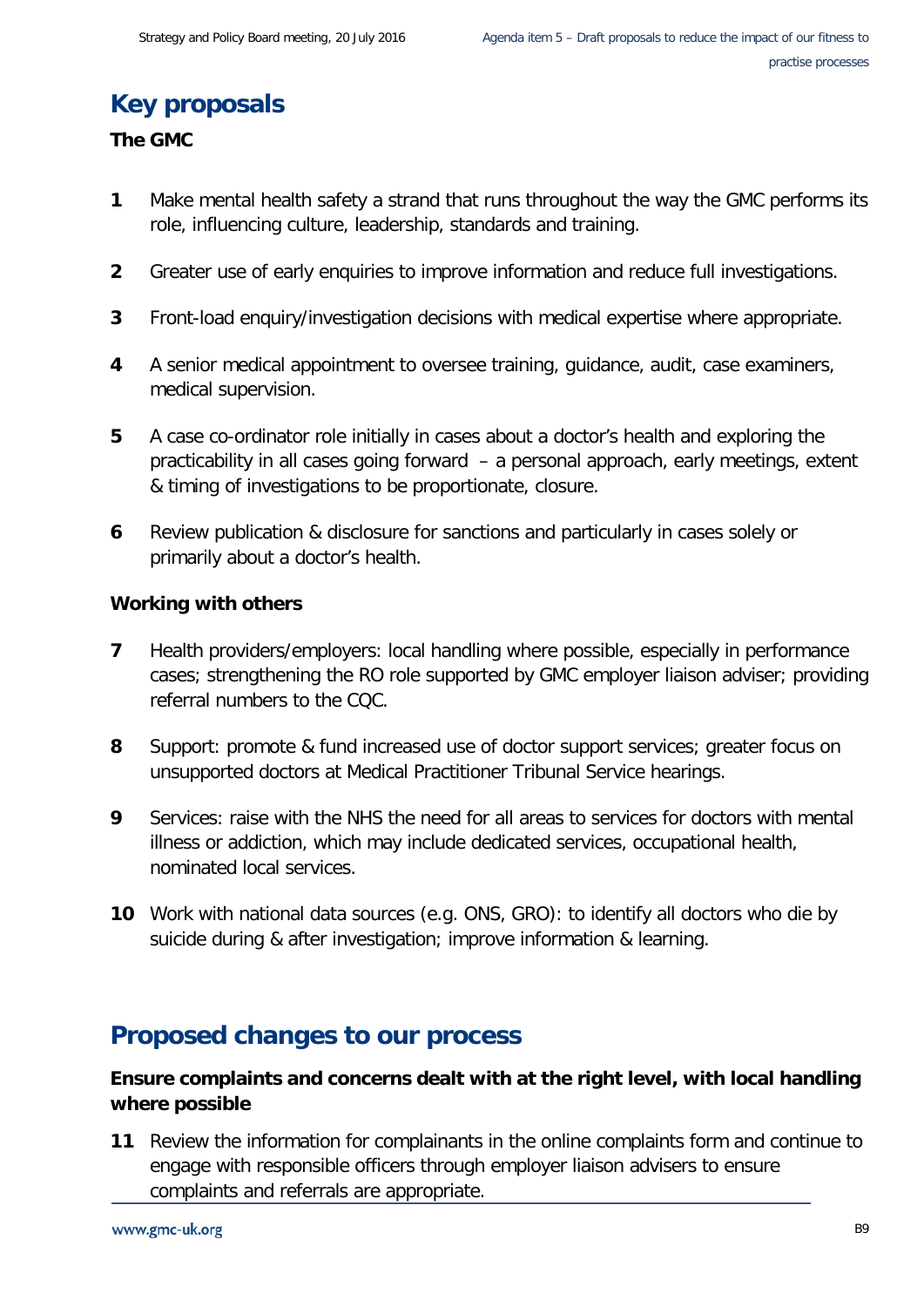# **Guidance for staff at the early stage of the process to support a proportionate approach**

**12** Guidance for staff on signs a doctor may be unwell and amending guidance for assessing risk from adverse health to identify it early and only investigate if there is an ongoing risk.

# **Avoiding unnecessary investigation**

**13** Undertake more provisional enquiries as proposed in paragraph 2 of the Key Proposals to improve the information available when deciding if a full investigation is needed, including specialist input in relation to adverse health.

# **Greater specialist co-ordination of and communication in cases about a doctor's health**

**14** A specialist team of GMC health investigators for cases about a doctor's health, acting as a single point of contact for doctors throughout the process as proposed in paragraph 5 of the Key Proposals. Staff will have access to specialist medical advice about dealing with unwell doctors during an investigation. Carry out a further tone of voice review of letters about a doctor's health to acknowledge the health context in which the concerns have arisen, avoiding investigatory terms where possible.

# **A faster, more sensitive, consensual process for cases about a doctor's health**

- **15** For cases about a doctor's health, moving to consensual undertakings as quickly as possible, referring to a hearing only where, despite efforts to resolve an issue consensually, a doctor has not engaged and there are continuing risks or where there are concerns about conduct or performance in addition to health that are serious.
- **16** In some cases about a doctor's health, pausing an investigation to enable a doctor to get treatment, with appropriate interim protection if necessary. Where independent health experts differ, facilitating the sharing of reports.
- **17** Explore legislative change to remove the need to obtain two independent health reports that are currently required in all cases where a doctor's health needs to be assessed.

# **Faster investigation of all cases**

**18** Speeding up the process as proposed in paragraph 3 of the Key Proposals by frontloading investigation through earlier case examiner involvement, to identify the key issues early and focus the investigation, demonstrating and communicating about improved timescales, including with doctors under investigation.

# **Better communication in all cases**

**19** All GMC correspondence with a doctor to be sent via the investigation officer when doctors are under investigation, to enable the number and timing of letters to be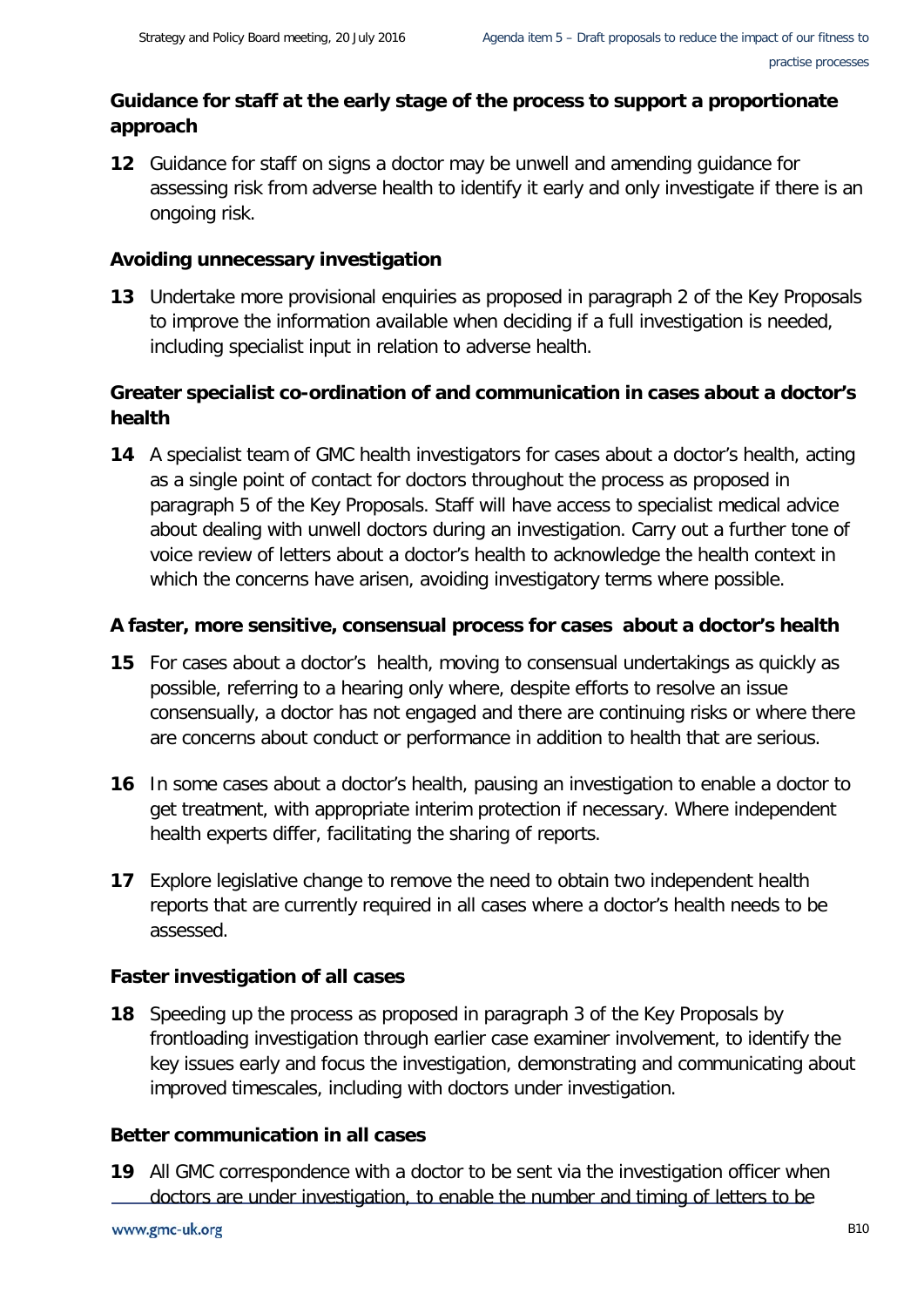managed. Developing proposals for direct communication with doctors and their legal representatives early in the investigation, to explain what is likely to happen (given the information available at the time), the GMC's concerns and encourage early information sharing to promote faster resolution. Notify doctors as early as possible of the outcome of investigations and explore mechanisms to discuss with the doctor any conditions or undertakings to explain their impact on the doctor's practice. More support during an investigation in all cases

**20** To increase support as proposed in paragraph 8 of the Key Proposals, investigation staff and particularly case co-ordinators to actively promote the Doctor Support Service and the MPTS legal helpline to increase uptake. Explore the practicalities of a single point of contact in all cases.

# **Consent to be the preferred route in all cases**

**21** The GMC has sought legislative powers to enable it to agree consensual arrangements in all cases – to continue to press for those powers.

## **Advice and support for Medical Practitioner Tribunal Staff**

- **22** Access for MPTS staff to specialist advice about unwell doctors before and during a hearing including exploring links with local services where immediate care is needed.
- **23** MPTS staff to promote the Doctor Support Service to improve support for doctors at hearings.
- **24** Trained MPTS staff to liaise with some doctors during hearings (those who are unrepresented or do not have supporters with them) to reduce stress and isolation.

# **Monitoring restrictions on practice**

**25** An enhanced role for medical supervisors in monitoring doctors who have restrictions so that their direct contact with GMC staff is reduced. Providing guidance for medical supervisors who believe a doctor is not receiving appropriate medical treatment.

#### **Ensuring publication and disclosure of sanctions is proportionate**

**26** Taking forward work to reduce the length of time that sanctions are published and disclosed as proposed in paragraph 6 of the Key Proposals, particularly in cases about a doctor's health.

#### **Seek improvements to data about cause of death**

**27** To support learning as proposed in paragraph 10 of the Key Proposals, obtain better information about deaths of doctors during or after an investigation to strengthen the serious incident enquiry process.